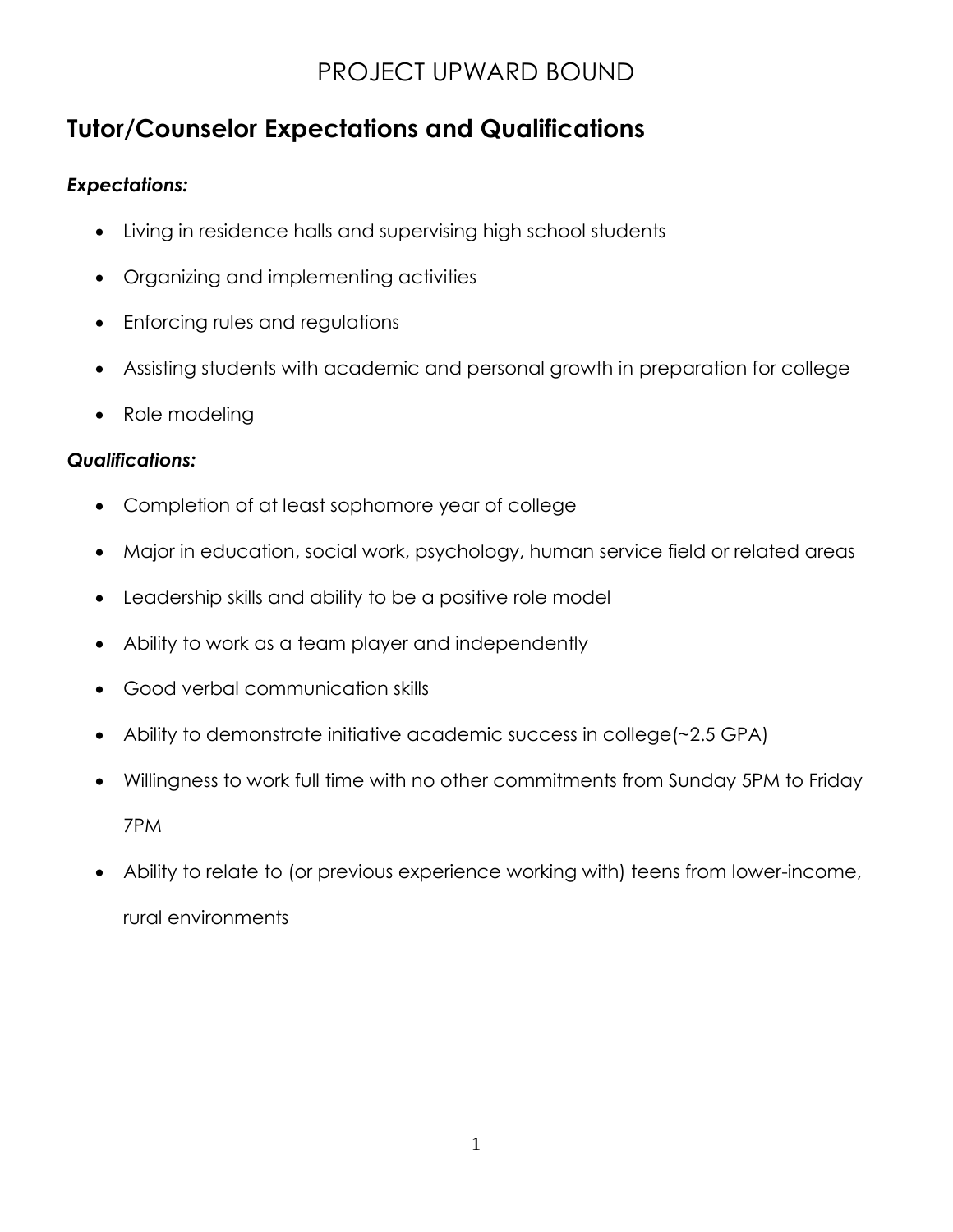#### Tutor/Counselor Application

| Citizenship: ______U.S. Citizen ______Native Born ______ Naturalized                 |  |  |
|--------------------------------------------------------------------------------------|--|--|
| If not U.S. Citizen - Visa Classification: F-1 H-1 H-2 J-1 PR ______ Expiration date |  |  |
| Do you have a current driver's license? ___ Yes ________________ No                  |  |  |
|                                                                                      |  |  |
| If "yes," where are you employed, and what are your hours? _____________________     |  |  |
| Do you currently hold an assistantship?                                              |  |  |
|                                                                                      |  |  |
|                                                                                      |  |  |
|                                                                                      |  |  |
|                                                                                      |  |  |
| What is your major/minor?                                                            |  |  |

What are your reason(s) for seeking employment as an Upward Bound Tutor/Counselor?

What courses can you tutor?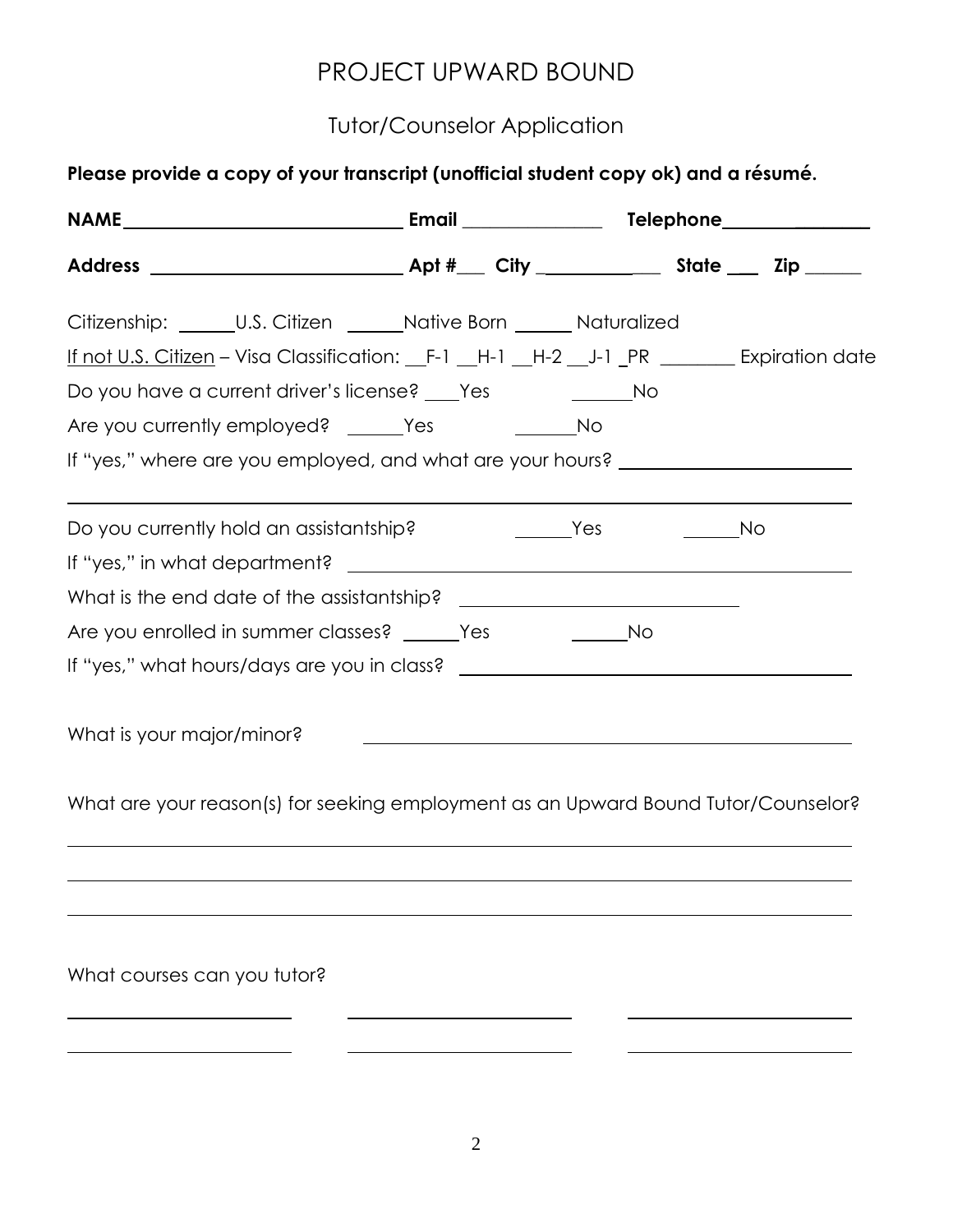<u> Alexander (1986)</u>

 $\mathbf{r}$ 

What activities can you instruct?

What type(s) of counseling experience have you had, where, and for how long?

| Are you familiar with the types of students you will be working with? |  |  |
|-----------------------------------------------------------------------|--|--|
|                                                                       |  |  |
|                                                                       |  |  |

What experience do you have working with students?

Are you available for residence hall summer employment? (i.e. staying overnight in the

| dorms?) | Yes | Νo |
|---------|-----|----|
|---------|-----|----|

Person to notify in case of an emergency:

Name: \_\_\_\_\_\_\_\_\_\_\_\_\_\_\_\_\_\_\_\_\_\_\_\_\_\_\_\_\_\_\_\_\_\_\_ Phone number: \_\_\_\_\_\_\_\_\_\_\_\_\_\_\_\_\_\_\_\_\_\_

Address: \_\_\_\_\_\_\_\_\_\_\_\_\_\_\_\_\_\_\_\_\_\_\_\_\_\_\_\_\_\_\_\_\_\_\_\_\_\_\_\_\_\_\_\_\_\_\_\_ Relationship: \_\_\_\_\_\_\_\_\_\_\_\_\_\_\_\_\_

14April 17/ms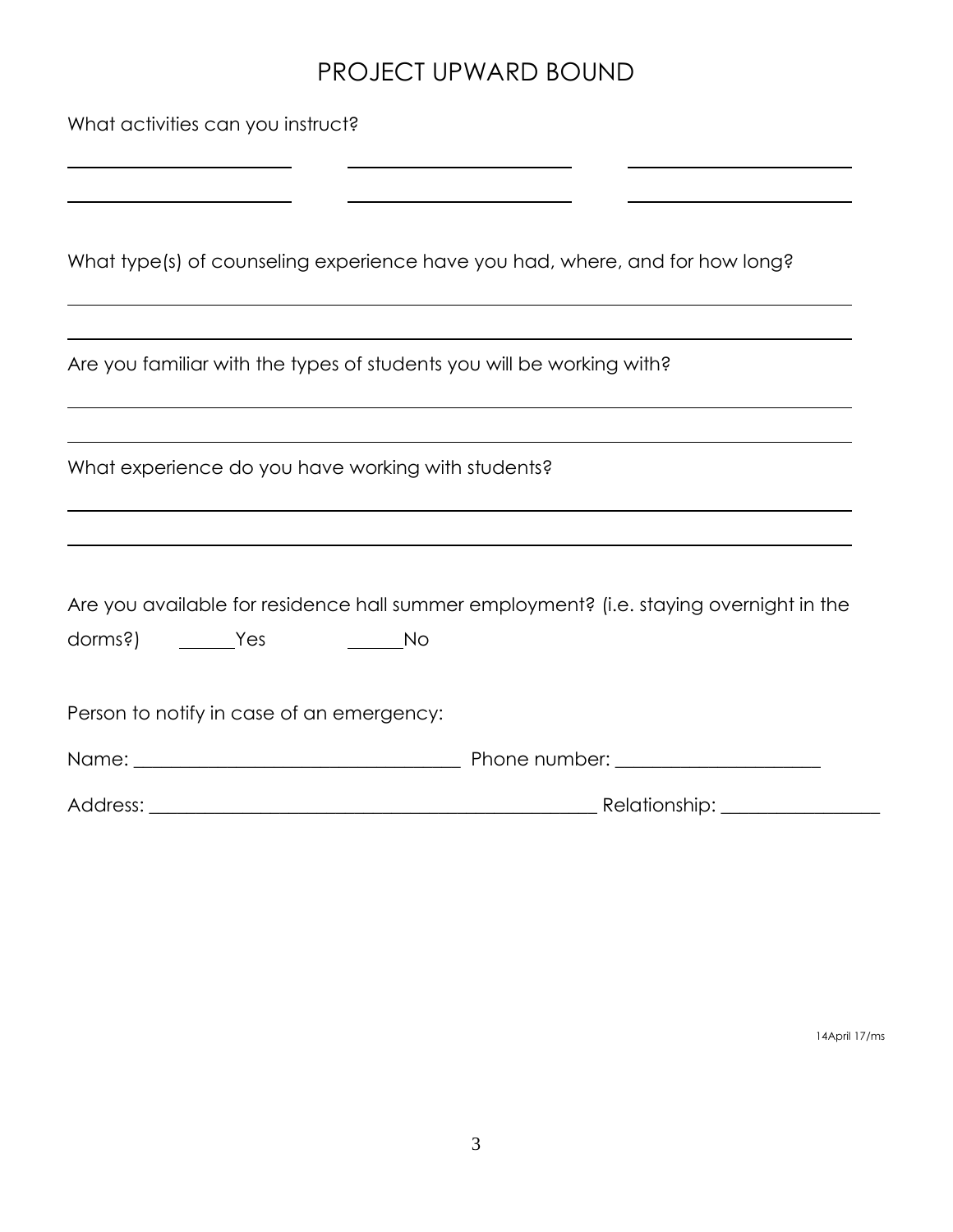| <b>Tutor-Counselor Responsibilities</b> |                                                                                                 |  |
|-----------------------------------------|-------------------------------------------------------------------------------------------------|--|
| Sunday                                  |                                                                                                 |  |
| Time of Day                             | <b>Responsibilities</b>                                                                         |  |
| $6:00 - 9:00 p.m.$                      | Assigned Tutor-Counselors will ride bus and drive automobiles at designated times to            |  |
|                                         | pick up students. Each Counselor will distribute students' keys.                                |  |
| 10:00 p.m.                              | Ensure that males and females are on their respective floors.                                   |  |
| 10:30 p.m.                              | Ensure that all students are in their rooms.                                                    |  |
| 11:00 p.m.                              | Ensure that all students' lights are off.                                                       |  |
| 10:30-11:00                             | Weekly Tutor-Counselor meeting:                                                                 |  |
|                                         | Turn in previous week's counseling notes                                                        |  |
|                                         | Discuss previous week's issues<br>$\bullet$                                                     |  |
|                                         | Discuss upcoming week's events/activities<br>$\bullet$                                          |  |
|                                         | <b>Monday - Thursday</b>                                                                        |  |
| Time of Day                             | Responsibilities                                                                                |  |
| $6:00 - 7:00$ a.m.                      | Ensure that all students are awake and preparing for breakfast.                                 |  |
| 7:00 - 7:15 a.m.                        | T/Cs MUST escort students to Student Center Food Court for breakfast.                           |  |
| $7:15 - 7:50$ a.m.                      | Eat breakfast and supervise students during this time. Check Student Center to ensure           |  |
|                                         | that all students have left the building early enough to make it to 8:00 a.m. class.            |  |
| 8:00 - 11:50 a.m.                       | Students in class.                                                                              |  |
| 11:50a - 12:50                          | T/Cs MUST escort students to Student Center Food Court for lunch.                               |  |
| p.m.                                    | Eat lunch at Student Center Food Court and supervise students during this time.                 |  |
|                                         | Gather students from game room/TV lounge and escort to afternoon Activity classes.              |  |
| $1:00 - 4:00 p.m.$                      | Supplemental Instruction                                                                        |  |
| 4:00 - 4:50 p.m.                        | Choir/Modeling/Dance                                                                            |  |
|                                         | Miscellaneous Items:                                                                            |  |
|                                         | Dorm supervision                                                                                |  |
|                                         | Sign up students for Recreation Center/Student Center                                           |  |
| $4:50 - 5:00$ p.m.                      | T/Cs MUST escort students to Student Center Food Court for dinner.                              |  |
| $5:00 - 5:45$ p.m.                      | Eat dinner and supervise students during this time.                                             |  |
| $5:45 - 6:00$ p.m.                      | Gather students from game room/TV lounge and escort signed-up students to Recreation Center     |  |
|                                         | Important Note: There must be at least 1 Tutor/Counselor for every 8 students attending         |  |
|                                         | the Recreation Center                                                                           |  |
| 6:00 -7:30 p.m.                         | Supervise students at the Recreation Center                                                     |  |
| 7:30 - 7:45 p.m.                        | Escort students back to dorms for study hours. Must depart no later than 7:30 p.m.              |  |
| 8:00 - 10:00 p.m.                       | <b>Study Hours.</b> Make self available to students during these hours.                         |  |
|                                         | Assist students with homework in academic courses.                                              |  |
|                                         | Note: There is no game playing allowed by students during this time period with this            |  |
|                                         | exception: Students must have all homework checked by their respective Tutor-                   |  |
|                                         | Counselor for completion before game playing is allowed--then it is only in their own           |  |
| 10:00 p.m.                              | room with their curtains open.<br>Ensure that males and females are on their respective floors. |  |
|                                         | Ensure that all students are in their rooms.                                                    |  |
| 10:30 p.m.<br>11:00 p.m.                |                                                                                                 |  |
|                                         | Ensure that all students' lights are off.<br><b>FRIDAY</b>                                      |  |
|                                         |                                                                                                 |  |
| Time of Day                             | <b>Responsibilities</b>                                                                         |  |
| $6:00 - 7:00$ a.m.                      | Ensure that all students are awake and preparing for breakfast.                                 |  |
| 7:00 - 7:15 a.m.                        | T/Cs MUST escort students to Student Center Food Court for breakfast.                           |  |
| 8:00 - 11:50 a.m.                       | Students in class.                                                                              |  |
| 11:50a - 12:50                          | T/Cs MUST escort students to Student Center Food Court for lunch.                               |  |
| p.m.                                    | Eat lunch at Student Center Food Court and supervise students during this time.                 |  |
| 12:50 - 1:00 p.m.                       | Gather students from game room/TV lounge and escort to dormitory or p.m. activity.              |  |